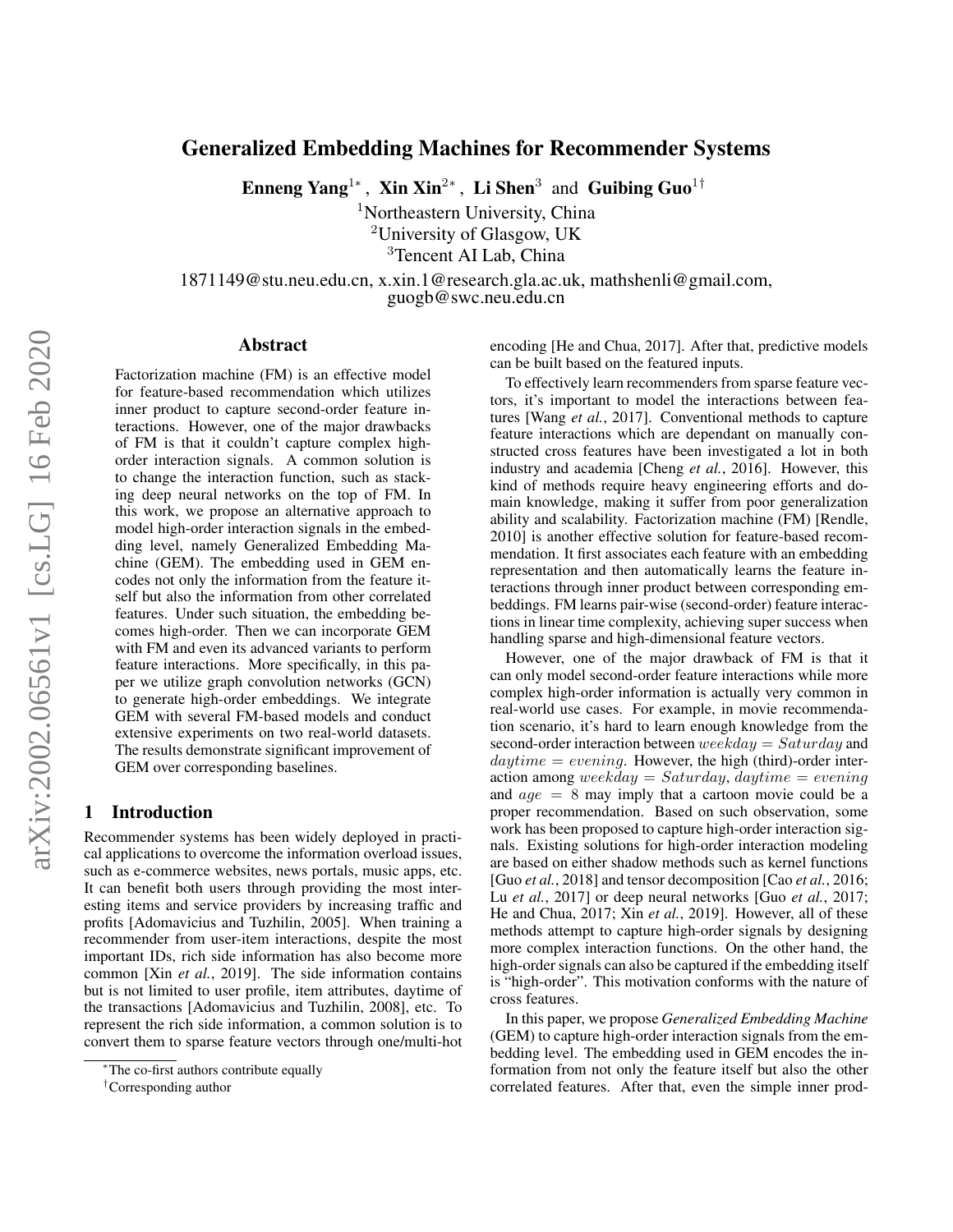uct used in FM can also contains high-order signals because the feature embedding itself is high-order. Moreover, GEM can also be integrated with more advanced interaction functions used in the variants of FM, such as NFM [\[He and Chua,](#page-6-3) [2017\]](#page-6-3) and DeepFM [Guo *[et al.](#page-6-10)*, [2017\]](#page-6-10). Generally speaking, GEM can be seen as the combination of cross features and automatic interaction learning. To make it more specific, in this paper we use graph convolution networks (GCN) [\[Kipf](#page-6-11) [and Welling, 2017\]](#page-6-11) to generate embeddings<sup>[1](#page-1-0)</sup>. Each feature is represented as a graph node, and the edge can be defined according to the transactions of feature vectors. Then GCN can perform information propagation and the output can be seen as high-order embeddings.

The main contributions of this work are summarized as follows:

- We propose the GEM method which attempts to capture high-order interaction signals from the embedding level. It can be easily integrated with FM and its advanced variants.
- We propose to use GCN to construct high-order embeddings for GEM. It is worth mentioning that when we use one layer of GCN, GEM does not introduce any additional trainable parameters.
- We conduct extensive experiments on two datasets when integrating GEM with FM and its variants. Experimental results demonstrate the effectiveness of the GEM.

# 2 Preliminaries

### 2.1 Factorization Machines

In FM, the user-item interaction is represented by a transaction of sparse categorical feature vector  $\mathbf{x} \in \mathbb{R}^m$ . It utilizes one/multi-hot encoding to depict side information. An example is illustrated as follows.

$$
\underbrace{[0,0,1,...,0]}_\text{user ID} \underbrace{[0,1,0,...,0]}_\text{item ID} \underbrace{[0,0,...,1]}_\text{country=UK} \underbrace{[0,1,...,0]}_\text{city=London}
$$

The scoring function of FM is defined as the sum of a linear regression part and the second-order feature interactions:

$$
\hat{y}_{FM}(\mathbf{x}) = w_0 + \sum_{i=1}^{m} w_i x_i + \sum_{i=1}^{m} \sum_{j=i+1}^{m} x_i x_j \cdot \langle \mathbf{v}_i, \mathbf{v}_j \rangle, (1)
$$

where  $w_0$  represents the global bias,  $w_i$  represents the bias for the i-th feature. The second-order interaction between feature  $x_i$  and  $x_j$  is captured by the inner product of their embeddings:  $\langle \mathbf{v}_i, \mathbf{v}_j \rangle = \sum_{f=1}^d v_{if} v_{jf}$ .  $\mathbf{v}_i \in \mathbb{R}^d$  can be seen as the embedding vector for feature  $x_i$ .

The time complexity of directly calculating Eq.[\(1\)](#page-1-1) is  $O(dm^2)$ , [Rendle](#page-6-6) [\[2010\]](#page-6-6) reformulated the pair-wise interaction and reduced the time complexity to  $\mathcal{O}(dm)$  through the following tricks:

<span id="page-1-2"></span>
$$
\sum_{i=1}^{m} \sum_{j=i+1}^{m} x_i x_j \cdot \langle \mathbf{v}_i, \mathbf{v}_j \rangle = \frac{1}{2} \sum_{f=1}^{d} \left( \left( \sum_{i=1}^{m} v_{i,f} x_i \right)^2 - \sum_{i=1}^{m} v_{i,f}^2 x_i^2 \right) (2)
$$

It's obvious that FM only models the second-order interactions in a linear fashion. As discussed before, it's insufficient to learn complex high-order interaction signals in practical usage.

# 2.2 Related Work

FM [\[Rendle, 2010\]](#page-6-6) has achieved great success in both industry and academia due to it's effectiveness and high efficiency when handling sparse and high-dimensional feature vectors. Plenty of work has been done to improve FM, especially regarding to the modeling of high-order interactions. HOFM [\[Blondel](#page-6-13) *et al.*, [2016a,](#page-6-13)[b\]](#page-6-14) and SHFM [Guo *[et al.](#page-6-7)*, [2018\]](#page-6-7) reformulate FM from the perspective of kernel function. The k-order ANOVA kernel [\[Stitson](#page-6-15) *et al.*, [1999\]](#page-6-15) can be used to capture k-order feature interactions. MVM [Cao *[et al.](#page-6-8)*, [2016\]](#page-6-8) and MFM [Lu *[et al.](#page-6-9)*, [2017\]](#page-6-9) utilized the concept of multi-view learning to capture high-order interactions through tensor decomposition [\[Kolda and Bader, 2009\]](#page-6-16). However, this kind of methods are still limited to linear functions and cannot generalize to complex non-linear signals.

Recently, research about using deep neural networks [\[Le-](#page-6-17)Cun *[et al.](#page-6-17)*, [2015\]](#page-6-17) to enhance FM has also attracted much attention. [He and Chua](#page-6-3) [\[2017\]](#page-6-3) proposed NFM in which the second-order interaction are represented by a pooling vector. Then multi-layer perceptron (MLP) is stacked to extract highorder interaction signals. DeepFM [Guo *[et al.](#page-6-10)*, [2017\]](#page-6-10) borrows the idea from Wide&Deep [\[Cheng](#page-6-5) *et al.*, [2016\]](#page-6-5) and ensembles FM with another deep neural network. AFM [\[Xiao](#page-6-18) *et [al.](#page-6-18)*, [2017\]](#page-6-18) proposed to use attention mechanism to assign different weights for different feature interactions. INN [\[Hong](#page-6-19) *[et al.](#page-6-19)*, [2019\]](#page-6-19) can be regarded as an upgraded version of AFM, which calculates two weights for both feature interactions and field interactions. IFM [Yu *[et al.](#page-7-0)*, [2019\]](#page-7-0) proposed that the feature interactions in different transactions should have different weights and then utilized a memory network [\[Weston](#page-6-20) *et [al.](#page-6-20)*, [2015\]](#page-6-20) to learn the weights. Xin *[et al.](#page-6-1)* [\[2019\]](#page-6-1) proposed to use outer-product and convolution neural networks [Ji *[et al.](#page-6-21)*, [2013\]](#page-6-21) to model high-order interactions more explicitly.

<span id="page-1-1"></span>We can see that all of these methods are actually working on designing more complex interaction functions to model high-order signals. However, another perspective is to capture the signal from the embedding level. Actually these two kinds of solutions can work together for better prediction, which is the proposition of this work.

# 3 Methodology

In this section, we first introduce the proposed GEM method when being integrated with FM. Then we illustrate a specific design of using GCN to generate high-order embeddings. We also provide a discussion to analysis the properties of GEM.

#### 3.1 Generalized Embedding Machines

We can see from Eq.[\(1\)](#page-1-1) that FM models second-order interactions through the inner product between feature embeddings (i.e.,  $\langle v_i, v_j \rangle$ ). Here, the embedding  $v_i$  is generated through a simple embedding lookup operation. Its semantic meaning is just the representation of feature  $x_i$ . In the proposed GEM method, we expect this embedding to be "high-order", which

<span id="page-1-0"></span><sup>&</sup>lt;sup>1</sup>GCN are not the only choice. We are also interested in exploiting other techniques (e.g., Transformer [\[Vaswani](#page-6-12) *et al.*, [2017\]](#page-6-12)).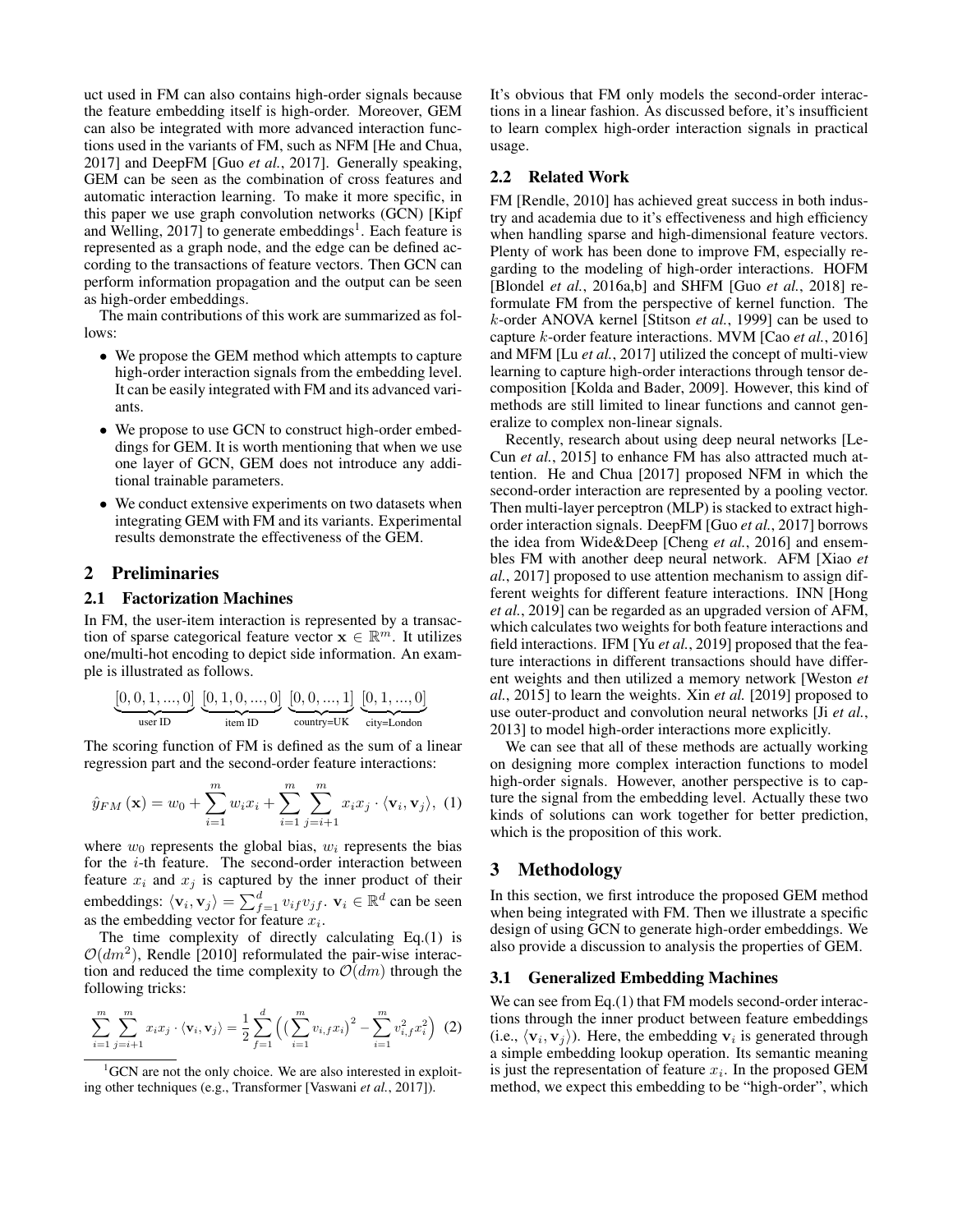<span id="page-2-0"></span>

Figure 1: Graph construction example on Frappe dataset

means that it can reflect the information from not only the feature  $x_i$  but also other correlated features. To achieve this, we can replace  $v_i$  with a more general and complex embedding function  $g(x_i) \in \mathbb{R}^d$ . From this perspective, the scoring function of GEM when being integrated with FM can be formulated as follows:

$$
\hat{y}_{GEM}(\mathbf{x}) = w_0 + \sum_{i=1}^m w_i x_i + \sum_{i=1}^m \sum_{j=i+1}^m x_i x_j \cdot \langle \mathbf{g}(x_i), \mathbf{g}(x_j) \rangle,
$$
\n(3)

If the introduced  $g(x_i)$  is capable of encoding high-order information, we can believe that even if we use simple inner product as the interaction function, the prediction of GEM (i.e.,  $\hat{y}_{GEM}$ ) still captures high-order information.

Similar to Eq.[\(2\)](#page-1-2), we can also reformulate the interaction term as:

$$
\frac{1}{2} \sum_{f=1}^{d} \left( \left( \sum_{i=1}^{m} \mathbf{g}(x_i)_{f} x_i \right)^2 - \sum_{i=1}^{m} \mathbf{g}(x_i)_{f}^{2} x_i^2 \right),\tag{4}
$$

where  $g(x_i)$  denotes the f-th element of  $g(x_i)$ . It means that the proposed GEM would not change the original time complexity of the base model.

#### 3.2 GCN as the Embedding Function

The motivation of GEM is the introduced  $g(x_i)$  can encode high-order information. GCN is an effective representation learning approach based on graph data. It performs information propagation on the graph and the output embedding for a node is the aggregation of its neighbours. As a result, it provide a natural solution to generate high-order embeddings.

From this perspective, we need to construct a graph based on the input feature vectors. Generally speaking, we can represent each feature as a node in the graph. Then we can add an edge between two feature nodes if they occur in one feature vector. Figure [1](#page-2-0) demonstrates two examples when constructing the sub-graph for the illustrated feature vector in section 2.1. In Figure [1\(](#page-2-0)a), the edge is defined among user-item, usercontext (i.e., city and country) and item-context, while in Figure [1\(](#page-2-0)b), the edge is only defined among user-item.

Given the constructed graph, let A denote the adjacent matrix of the graph, the whole embedding matrix  $G_1$  after one layer of graph convolution can be formulated as:

$$
\mathbf{G}_1 = \sigma (\widetilde{\mathbf{D}}^{-\frac{1}{2}} \widetilde{\mathbf{A}} \widetilde{\mathbf{D}}^{-\frac{1}{2}} \mathbf{W}_1 \mathbf{H}_0), \tag{5}
$$

where  $\widetilde{\mathbf{A}} = \mathbf{A} + \mathbf{I}$ ,  $\widetilde{\mathbf{D}}$  is the corresponding diagonal degree matrix of  $\tilde{A}$  and  $\sigma$  is the activation function.  $W_1$  is the trainable parameter of the first graph convolution layer.  $H_0$  is the

<span id="page-2-1"></span>

Figure 2: Using GCN to generate high-order embeddings.

initial input which represents the properties contained in the node. The information propagation can be repeated multitimes by replacing  $H_0$  with the output of the last convolution layer. We use  $G_L$  to denote the final output after L layer of graph convolution. After that, the embedding of feature  $x_i$  is the *i*-th row of  $G_L$  as  $g(x_i) = G_L(i, \cdot)$ . Figure [2](#page-2-1) illustrates the procedure when using GCN to generate high-order embedding. We can see that if we use only one layer of GCN, the trainable parameters will be equals to  $W_1$ , which has the same size with the embeddding table used in FM. In other words, we don't introduce additional parameters under such situation. Note that we can also try different variants of GCN, such as as GraphSAGE [\[Hamilton](#page-6-22) *et al.*, [2017\]](#page-6-22) and graph attention network [\[Velickovic](#page-6-23) *et al.*, [2018\]](#page-6-23).

### 3.3 Training Detail

GEM can be used for regression, classification and ranking prediction tasks, just the corresponding optimization function. In this paper, the main focus is on the regression task.

$$
L = \sum_{\mathbf{x} \in \mathbb{S}} (\hat{y}_{\text{GEM}}(\mathbf{x}) - y(\mathbf{x}))^2 + \lambda ||\mathbf{\Theta}||^2.
$$
 (6)

We add L2 regularization to avoid overfitting.  $\lambda$  controls the regularization strength and  $\Theta$  denotes the parameters that need to be trained. We can use gradient descent to solve such optimization problems.

#### 3.4 Discussion

Here we provide a brief discussion regarding the properties of GEM. Firstly, GEM can be easily downgraded to FM by setting  $g(x_i) = v_i$ . In that case, the embeddings contain no high-order information. Secondly, although we describe GEM by using FM as the base model, GEM can be also integrated with other advanced variants of FM by using  $g(x_i)$  as the input embedding. Finally, in this paper we use GCN as the embedding function. However, we can also use other techniques to generate high-order embeddings. For example, we can treat each feature as a word and the input feature vector as a sentence. Then we can utilize the Transformer encoder [\[Vaswani](#page-6-12) *et al.*, [2017\]](#page-6-12) as the embedding function. The hidden output of the encoder can be seen as the generated high-order embeddings.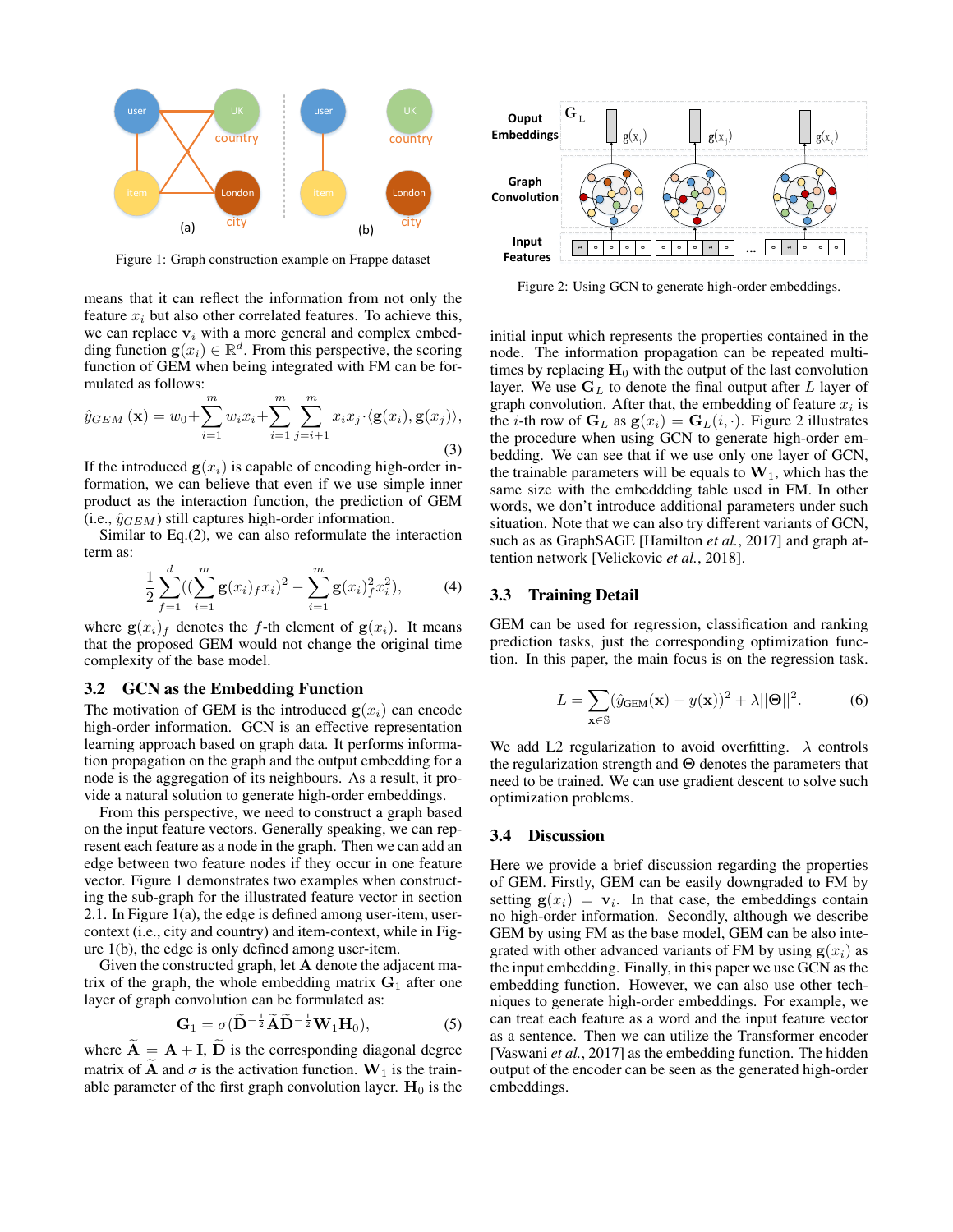# 4 Experiments

In this section, we conduct experiments on two real-world datasets to evaluate the effectiveness of the proposed GEM method. We intend to answer the following research questions:

- **RQ1** Does GEM help to improve the performance when integrated with different base models?
- RO2 How does the design of GCN affect the performance when we use it as the embedding function?
- RQ3 How do the key hyperparameter (the dropout ratio) of GEM impact its performance?

### 4.1 Experimental Settings

### Data Description

We evaluate our models on two publicly datasets: Frappe<sup>[2](#page-3-0)</sup> and MovieLens<sup>[3](#page-3-1)</sup>.

Frappe. The Frappe dataset is a context-aware app recommendation dataset conducted by [Baltrunas](#page-6-24) *et al.* [\[2015\]](#page-6-24). The original Frappe contains 96,203 records of 957 user's clicks on 96203 apps. Each transaction contains user ID, app ID, and eight context features. We noticed that some features have very few nodes in the graph. For example, the feature isweekend only has two nodes. This results into a situation that the nodes of these features are actually connected to almost all the other nodes in the graph and thus introduce noise into the learning of GCN. So we only take the features describing countries and cities as the nodes in the graph. We follow the pre-processing method of [He and Chua](#page-6-3) [\[2017\]](#page-6-3), and take two apps that have not been clicked under the same context as negative samples, resulting into a dataset contains 288,609 instances.

MovieLens. The MovieLens dataset is published by GroupLens [\[Harper and Konstan, 2016\]](#page-6-25). We follow the same procedure of [\[He and Chua, 2017;](#page-6-3) Yu *[et al.](#page-7-0)*, [2019\]](#page-7-0) to process the dataset as personalized tag recommendation. The data obtained included 668,953 records of 17,045 users on 23,743 items of 49,657 tags. The total 2,066,859 instances of data can be obtained by using the same negative sampling technique with Frappe.

#### Evaluation Protocols

We use the same data split with [Yu *[et al.](#page-7-0)*, [2019\]](#page-7-0) in which the ratio of training, validation and test set as 8: 1: 1. In this paper, our task is rating prediction so we chose two most used indicators in regression tasks as the evaluation metrics: Mean Absolute Error (MAE) and Root Mean Squard Error (RMSE). Lower MAE and RMSE values indicate better prediction accuracy.

#### Baselines

All models are implemented by TensorFlow. We use the author's official implementation if it is public accessible. We integrate GEM with the following baseline:

- FM [\[Rendle, 2010\]](#page-6-6): This is the original FM. We rewrote the official implementation<sup>[4](#page-3-2)</sup> [\[Rendle, 2012\]](#page-6-26) using TensorFlow and introduced dropout after feature interactions to improve the performance.
- AFM [\[Xiao](#page-6-18) *et al.*, [2017\]](#page-6-18): It uses the attention network to learn the weight of feature interaction. We refer to the original paper and use one layer of attention network. The hidden size of the attention network is tuned between {16, 32, 64, 128, 256}.
- Wide&Deep [\[Cheng](#page-6-5) *et al.*, [2016\]](#page-6-5): This is composed of two parts: linear regression as wide part and MLP as deep part. For the deep part, we use three layer MLP, and the number of neurons corresponding to each layer is set as 1024, 512 and 256, respectively.
- DeepFM [Guo *[et al.](#page-6-10)*, [2017\]](#page-6-10): It is similar to Wide & Deep. The wide part is replaced by FM. For the deep part, we refer to the original paper and utilize three-layer MLP with 200 neurons in each layer.
- NFM [\[He and Chua, 2017\]](#page-6-3): It models high-order interaction signals by stacking MLP upon the pooling interaction vectors. We refer to the original paper and use one layer of MLP. The number of neurons is searched in  $\{64, 128, 256\}.$
- INN [\[Hong](#page-6-19) *et al.*, [2019\]](#page-6-19): In addition to considering the importance of feature interactions, it also learns the importance of field interactions. Similar to AFM, the size of the attention network for feature interaction is searched from {16, 32, 64, 128, 256}. For the field interaction, the hidden size is tuned between  $\{8, 16, 24, 32\}.$
- IFM [Yu *[et al.](#page-7-0)*, [2019\]](#page-7-0): It uses a memory network to learn the weight of the feature in each transaction. We set the number of neurons in the memory network according to the original paper.

#### Other Parameter Settings

For the sake of fair comparison, all models are run in the same environment. The embedding size is set as 256 for all models on both datasets. We train all models using square loss. The batch size is set to 4096. We noticed that models achieve different results when using different optimizers and we selected the best results between Adagrad [\[Duchi](#page-6-27) *[et al.](#page-6-27)*, [2011\]](#page-6-27) and Adam [\[Kingma and Ba, 2015;](#page-6-28) Zou *[et al.](#page-7-1)*, [2019\]](#page-7-1) respectively. According to our experiment, AFM, IFM, INN works better when using Adagrad, while other models performs better when using Adam. Learning rate was searched between {0.001, 0.002, 0.005, 0.01}. L2 regularization coefficient was tuned from  $\{1e-3, 1e-4, 1e-5\}$ and the dropout [\[Srivastava](#page-6-29) *et al.*, [2014\]](#page-6-29) ratio was searched in  $\{0.0, 0.1, \ldots, 0.9\}$ . For GEM, we use the method illustrated in Figure [1\(](#page-2-0)a) to construct the graph without special mention.

For AFM, Wide&Deep, DeepFM, NFM, IFM and INN, since the performance after pre-training is better, we use the embeddings of FM as pre-trained parameters. The original FM and all our GEM methods don't use pre-training. In all models, we use the early-stop strategy [\[Zhang](#page-7-2) *et al.*, [2005\]](#page-7-2)

<span id="page-3-0"></span><sup>2</sup> http://baltrunas.info/research-menu/frappe

<span id="page-3-1"></span><sup>3</sup> https://grouplens.org/datasets/movielens/latest/

<span id="page-3-2"></span><sup>4</sup> http://www.libfm.org/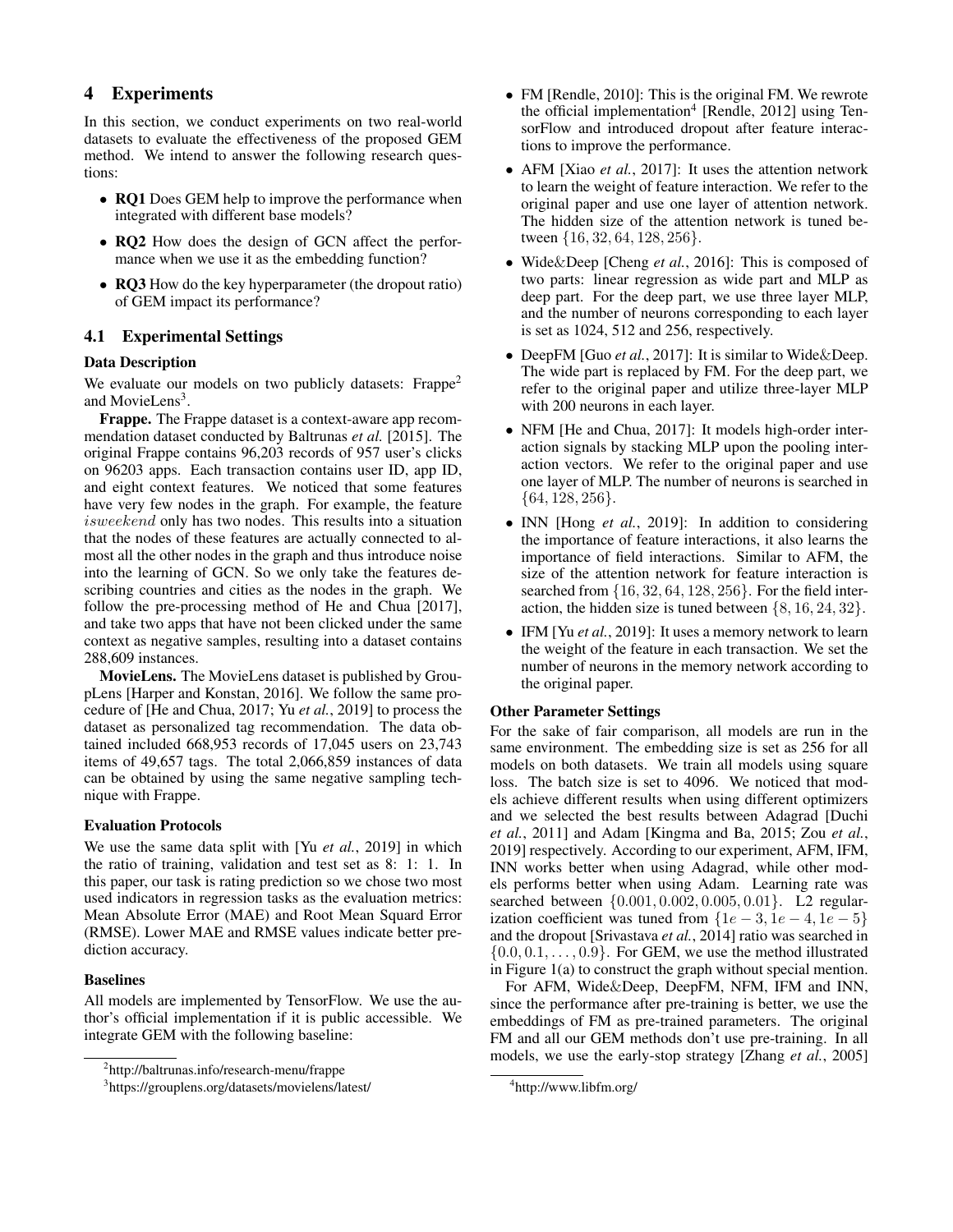and end the training when the result doesn't improve on the validation set for 5 consecutive times.

# 4.2 Performance Comparison RQ1)

In this section, we compare the performance of GEM when integrated with different base models. We also investigate the convergence of the GEM when using FM as the base model.

### Performance Analysis

The performance of all models on Frappe dataset and Movie-Lens dataset is shown in Table [1.](#page-5-0) For the proposed GEM, we use one layer of GCN and the hidden size is also set as 256, which means GEM doesn't introduce any extra trainable parameters.

- Compared with FM: We observed that GEM consistently outperformed the original FM in both evaluation metrics on the two datasets, indicating that capturing higher-order signals at the embedding level is effective to improve the model performance. The relative improvement of the two evaluation metrics can be calculated as follows: On Frappe dataset, MAE and RMSE are improved by 17.78% and 3.69%, respectively. On MovieLens dataset, MAE and RMSE are improved by 7.50% and 2.79%, respectively. Besides, we can also find that simple incorporating GEM into FM can even help FM to beat some advanced baselines. For example, the RMSE of GEM+FM is 0.3027 which is smaller than the result of AFM (i.e., 0.3131). It further confirms the effectiveness of our methods because we get better results with same or even smaller number of parameters.
- Compared with the variants of FM: For AFM, IFM and INN, the three models are not designed for modeling high-order interaction signals. When we use our GEM to introduce high-order information from the embedding level, most of the models are improved. It indicates that it is feasible to combine the proposed GEM with the advantages of other models, and almost all of them could further benefit from GEM. Wide&Deep, DeepFM and NFM are proposed to capture high-order interaction signals by designing more complex interaction functions (i.e., staking deep neural networks). However, the performance still get improved when integrated with our GEM method. It demonstrate that considering highorder information from embedding level can work collaboratively with complex interaction functions.

#### Convergence Behaviors Analysis

Figure [3](#page-4-0) and Figure [4](#page-4-1) show the convergence of FM and GEM in terms of RMSE and MAE, respectively. We can see that the final performance of GEM is better than FM on both datasets. Besides, we can also see that GEM achieves faster and more stable convergence in the MovieLens dataset. On the Frappe dataset, GEM fluctuates more than FM during the training process but the final performance is better. The reason of fluctuation may be that the Frappe dataset is relatively smaller.

<span id="page-4-0"></span>

Figure 3: The convergence behaviors of FM and GEM on RMSE

<span id="page-4-1"></span>

Figure 4: The convergence behaviors of FM and GEM on MAE

# 4.3 (RQ2) Graph Constructing and Neighbor Sampling Ratio

#### The Impact of Graph Constructing

The way to construct graphs based on the feature vector plays an important role on GEM because it affects the information propagation and the learning of high-order embeddings. We propose two kinds of method to construct graphs in section 3.2 (see Figure [1](#page-2-0) for details). Here we conduct experiments to see the performance of the two methods. The results in terms of RMSE are described in Figure [5.](#page-5-1) First, by comparing FM (the black line) and GEM(type:b) (the blue line), we can see that building higher-order embedding just from useritem edges can even improve the model performance. Based on such observation, we add some features to the graph. More precisely, on Frappe dataset we add the features of cities and countries. On Movielens dataset we add the features of tags. Then we can get GEM(type:a) (the red line). It's obvious that GEM(type:a) achieves more stable convergence and or better final performance. We can assume that the proposed GEM could do better when we add more suitable features into the graph. However, if we add bad features (isweekend in this example) to the graph, the performance would downgrade a lot as shown in the green line on the Frappe dataset. The reason is that the feature isweekend only has two nodes so the node of this feature actually connects with almost half of the other nodes. It would reduce the discrimination of features embeddings after graph convolution.

### The Impact of Neighbor Sampling Ratio

In Figure [6,](#page-5-2) we show the result of sampling different proportions of the neighbors on the graph. In other words, the high-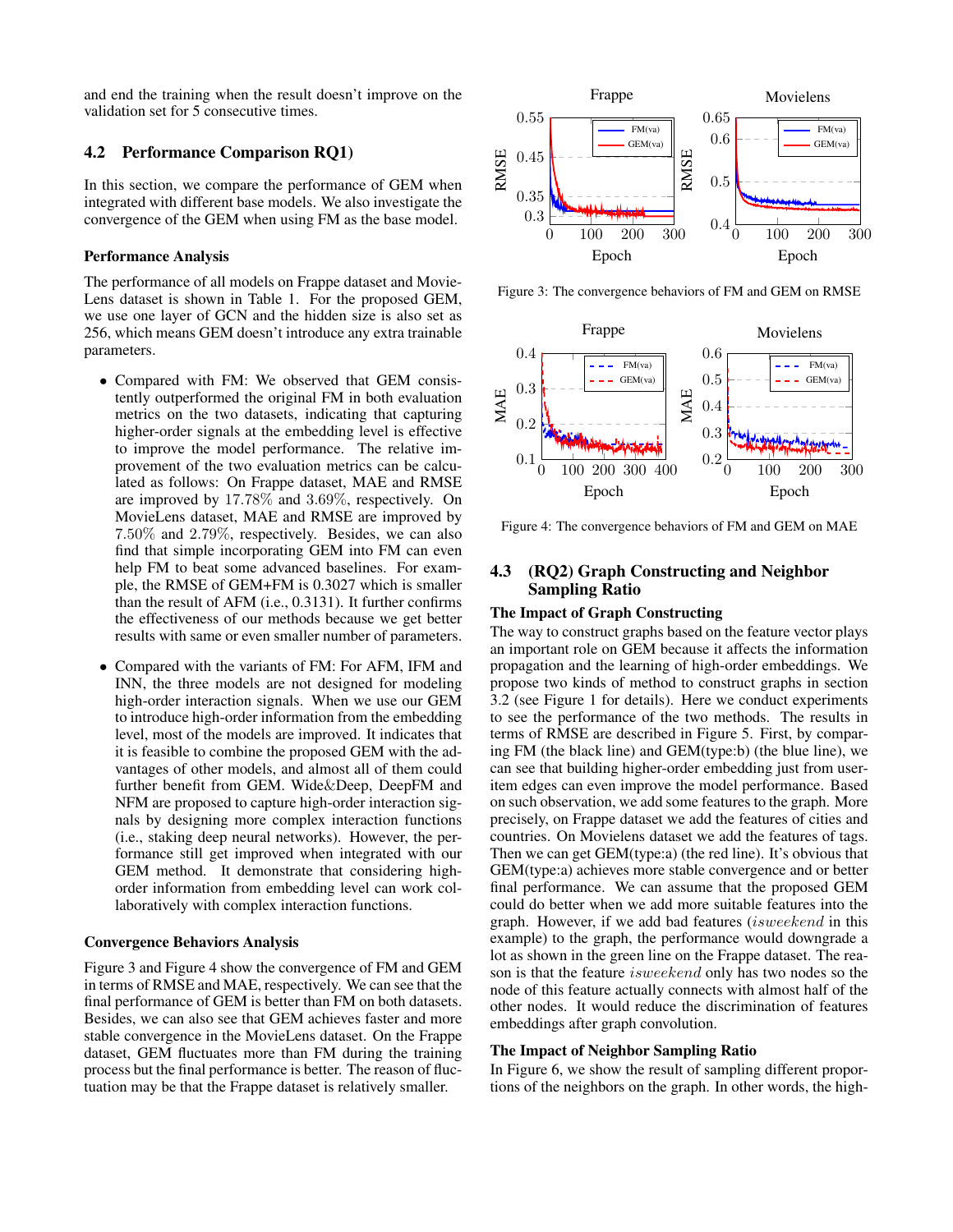<span id="page-5-0"></span>

| <b>Method</b>     | <b>Frappe</b> |        |             | <b>Movielens</b> |        |             |
|-------------------|---------------|--------|-------------|------------------|--------|-------------|
|                   | #Param        | MAE    | <b>RMSE</b> | #Param           | MAE    | <b>RMSE</b> |
| <b>FM</b>         | 1.383M        | 0.1445 | 0.3143      | 23.24M           | 0.2425 | 0.4431      |
| GEM+FM            | 1.383M        | 0.1188 | 0.3027      | 23.24M           | 0.2243 | 0.4307      |
| <b>AFM</b>        | 1.449M        | 0.1459 | 0.3131      | 23.26M           | 0.2656 | 0.4506      |
| GEM+AFM           | 1.449M        | 0.1179 | 0.3017      | 23.26M           | 0.2350 | 0.4345      |
| Wide&Deep         | 4.662M        | 0.0678 | 0.2981      | 24.69M           | 0.1297 | 0.4212      |
| GEM+Wide&Deep     | 4.662M        | 0.0611 | 0.3079      | 24.69M           | 0.1108 | 0.4260      |
| <b>DeepFM</b>     | 1.975M        | 0.0626 | 0.2969      | 23.47M           | 0.1296 | 0.4328      |
| <b>GEM+DeepFM</b> | 1.975M        | 0.0602 | 0.2951      | 23.47M           | 0.1106 | 0.4231      |
| <b>NFM</b>        | 1.399M        | 0.0733 | 0.2921      | 23.31M           | 0.1511 | 0.4285      |
| <b>GEM+NFM</b>    | 1.399M        | 0.0710 | 0.2918      | 23.31M           | 0.1680 | 0.4200      |
| <b>INN</b>        | 1.457M        | 0.0701 | 0.2971      | 23.25M           | 0.1745 | 0.4096      |
| <b>GEM+INN</b>    | 1.457M        | 0.0609 | 0.2976      | 23.25M           | 0.1397 | 0.4015      |
| <b>IFM</b>        | 2.109M        | 0.0565 | 0.2905      | 23.80M           | 0.1561 | 0.4252      |
| GEM+IFM           | 2.109M        | 0.0557 | 0.2890      | 23.80M           | 0.1411 | 0.4156      |

Table 1: Performance comparison on Frappe and Movielens (embedding size: 256). Boldface denotes better results.

<span id="page-5-1"></span>

Figure 5: Impact of the graph construction

<span id="page-5-2"></span>

Figure 6: Impact of neighbor sampling ratio

order embedding of feature is influenced by how many related features. On the two evaluation metrics and both datasets, we can reach the same conclusion that with the increase of sampling ratio, the model performance keeps improving. We can have a straightforward explanation that when the sampling ratio is 0, we actually don't encode any high-order information into the embedding and our model downgrade to the base model. With the increase of sampling ratio, the embedding starts to encode more and more diverse high-order signals and thus improves the model performance.

<span id="page-5-3"></span>

Figure 7: Impact of dropout ratio

### 4.4 (RQ3) Hyper-parameter Study

We use dropout in the GCN layer to prevent over-fitting of the model. In Figure [7,](#page-5-3) we plot the performance change regarding to different dropout ratios. It can be seen that the model performance improves significantly when dropout was adjusted to a suitable value. Specifically, on the Frappe dataset, the best performance of RMSE and MAE is achieved when the dropout ratio is set as 0.2 and 0.6, respectively. On the Movielens dataset, the best performance of RMSE and MAE is achieved when the dropout ratio is set as 0.2 and 0.4.

# 5 Conclusions and Future Work

In this paper, different from conventional FM-based methods which attempt to capture high-order interaction signals by designing more complex interaction functions, we propose to encode high-order information from the embedding level. Based on such motivation, we propose the GEM approach which can be integrated with plenty of FM-based methods. It can be seen as the combination of cross features and the automatic interaction learning of FM-based methods. To make it more specific, in this paper we propose to utilize GCN to generate high-order embeddings. To verify the effectiveness of our approach, we integrated GEM with several state-of-the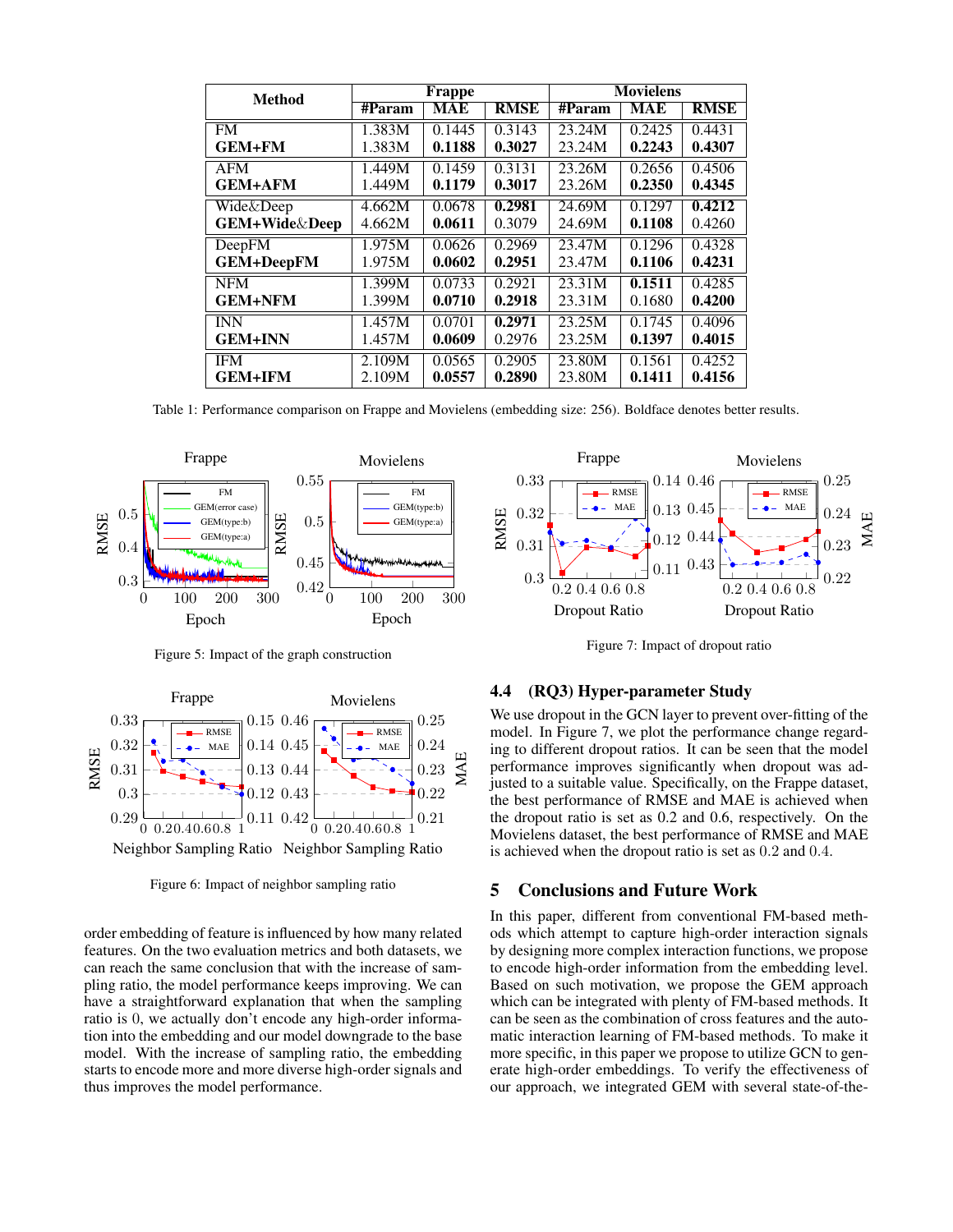art base models and conduct extensive experiments on two public accessible datasets. Experimental results demonstrate that incorporating GEM essentially improves the model performance. It also confirms our proposition that considering high-order information in the embedding level is necessary for better prediction.

Future work includes exploiting other techniques such as Transformer as the embedding function and more experiments about ranking-based tasks. Besides, we are also interested in designing adaptive negative samplers fro recommendation from the graph perspective.

# References

- <span id="page-6-0"></span>Gediminas Adomavicius and Alexander Tuzhilin. Toward the next generation of recommender systems: A survey of the state-of-the-art and possible extensions. *TKDE*, 17(6):734– 749, 2005.
- <span id="page-6-2"></span>Gediminas Adomavicius and Alexander Tuzhilin. Contextaware recommender systems. In *RecSys*, pages 335–336, 2008.
- <span id="page-6-24"></span>Linas Baltrunas, Karen Church, Alexandros Karatzoglou, and Nuria Oliver. Frappe: Understanding the usage and perception of mobile app recommendations in-the-wild. *CoRR*, 2015.
- <span id="page-6-13"></span>Mathieu Blondel, Akinori Fujino, Naonori Ueda, and Masakazu Ishihata. Higher-order factorization machines. In *NIPS*, pages 3351–3359, 2016.
- <span id="page-6-14"></span>Mathieu Blondel, Masakazu Ishihata, Akinori Fujino, and Naonori Ueda. Polynomial networks and factorization machines: New insights and efficient training algorithms. In *ICML*, pages 850–858, 2016.
- <span id="page-6-8"></span>Bokai Cao, Hucheng Zhou, Guoqiang Li, and Philip S. Yu. Multi-view machines. In *WSDM*, pages 427–436, 2016.
- <span id="page-6-5"></span>Heng-Tze Cheng, Levent Koc, Jeremiah Harmsen, Tal Shaked, Tushar Chandra, Hrishi Aradhye, Glen Anderson, Greg Corrado, Wei Chai, Mustafa Ispir, et al. Wide & deep learning for recommender systems. In *the 1st Workshop on Deep Learning for Recommender Systems*, pages 7–10. ACM, 2016.
- <span id="page-6-27"></span>John C. Duchi, Elad Hazan, and Yoram Singer. Adaptive subgradient methods for online learning and stochastic optimization. *JMLR*, 12:2121–2159, 2011.
- <span id="page-6-10"></span>Huifeng Guo, Ruiming Tang, Yunming Ye, Zhenguo Li, and Xiuqiang He. Deepfm: A factorization-machine based neural network for ctr prediction. In *IJCAI*, pages 1725– 1731, 2017.
- <span id="page-6-7"></span>Ruocheng Guo, Hamidreza Alvari, and Paulo Shakarian. Strongly hierarchical factorization machines and ANOVA kernel regression. In *SDM*, pages 729–737, 2018.
- <span id="page-6-22"></span>William L. Hamilton, Zhitao Ying, and Jure Leskovec. Inductive representation learning on large graphs. In *NIPS*, pages 1024–1034, 2017.
- <span id="page-6-25"></span>F. Maxwell Harper and Joseph A. Konstan. The movielens datasets: History and context. *TiiS*, 5(4):19:1–19:19, 2016.
- <span id="page-6-3"></span>Xiangnan He and Tat-Seng Chua. Neural factorization machines for sparse predictive analytics. In *SIGIR*, pages 355–364. ACM, 2017.
- <span id="page-6-19"></span>Fuxing Hong, Dongbo Huang, and Ge Chen. Interactionaware factorization machines for recommender systems. In *AAAI*, pages 3804–3811, 2019.
- <span id="page-6-21"></span>Shuiwang Ji, Wei Xu, Ming Yang, and Kai Yu. 3d convolutional neural networks for human action recognition. *IEEE transactions on pattern analysis and machine intelligence*, 35(1):221–231, 2013.
- <span id="page-6-28"></span>Diederik P. Kingma and Jimmy Ba. Adam: A method for stochastic optimization. In *ICLR*, 2015.
- <span id="page-6-11"></span>Thomas N. Kipf and Max Welling. Semi-supervised classification with graph convolutional networks. In *ICLR*, 2017.
- <span id="page-6-16"></span>Tamara G. Kolda and Brett W. Bader. Tensor decompositions and applications. *SIAM Review*, 51(3):455–500, 2009.
- <span id="page-6-17"></span>Yann LeCun, Yoshua Bengio, and Geoffrey Hinton. Deep learning. *nature*, 521(7553):436, 2015.
- <span id="page-6-9"></span>Chun-Ta Lu, Lifang He, Weixiang Shao, Bokai Cao, and Philip S. Yu. Multilinear factorization machines for multitask multi-view learning. In *WSDM*, pages 701–709, 2017.
- <span id="page-6-6"></span>Steffen Rendle. Factorization machines. In *ICDM*, pages 995–1000, 2010.
- <span id="page-6-26"></span>Steffen Rendle. Factorization machines with libfm. *TIST*, 3(3):57, 2012.
- <span id="page-6-29"></span>Nitish Srivastava, Geoffrey E. Hinton, Alex Krizhevsky, Ilya Sutskever, and Ruslan Salakhutdinov. Dropout: a simple way to prevent neural networks from overfitting. *JMLR*, 15(1):1929–1958, 2014.
- <span id="page-6-15"></span>Mark Stitson, Alex Gammerman, Vladimir Vapnik, Volodya Vovk, Chris Watkins, and Jason Weston. Support vector regression with anova decomposition kernels. *Advances in kernel methods—Support vector learning*, pages 285–292, 1999.
- <span id="page-6-12"></span>Ashish Vaswani, Noam Shazeer, Niki Parmar, Jakob Uszkoreit, Llion Jones, Aidan N Gomez, Łukasz Kaiser, and Illia Polosukhin. Attention is all you need. In *NIPS*, pages 5998–6008, 2017.
- <span id="page-6-23"></span>Petar Velickovic, Guillem Cucurull, Arantxa Casanova, Adriana Romero, Pietro Lio, and Yoshua Bengio. Graph atten- ` tion networks. In *ICLR*, 2018.
- <span id="page-6-4"></span>Ruoxi Wang, Bin Fu, Gang Fu, and Mingliang Wang. Deep & cross network for ad click predictions. In *Proceedings of the ADKDD'17*, pages 1–7. 2017.
- <span id="page-6-20"></span>Jason Weston, Sumit Chopra, and Antoine Bordes. Memory networks. In *ICLR*, 2015.
- <span id="page-6-18"></span>Jun Xiao, Hao Ye, Xiangnan He, Hanwang Zhang, Fei Wu, and Tat-Seng Chua. Attentional factorization machines: Learning the weight of feature interactions via attention networks. In *IJCAI*, pages 3119–3125, 2017.
- <span id="page-6-1"></span>Xin Xin, Bo Chen, Xiangnan He, Dong Wang, Yue Ding, and Joemon Jose. Cfm: Convolutional factorization machines for context-aware recommendation. In *IJCAI*, pages 3926– 3932, 2019.